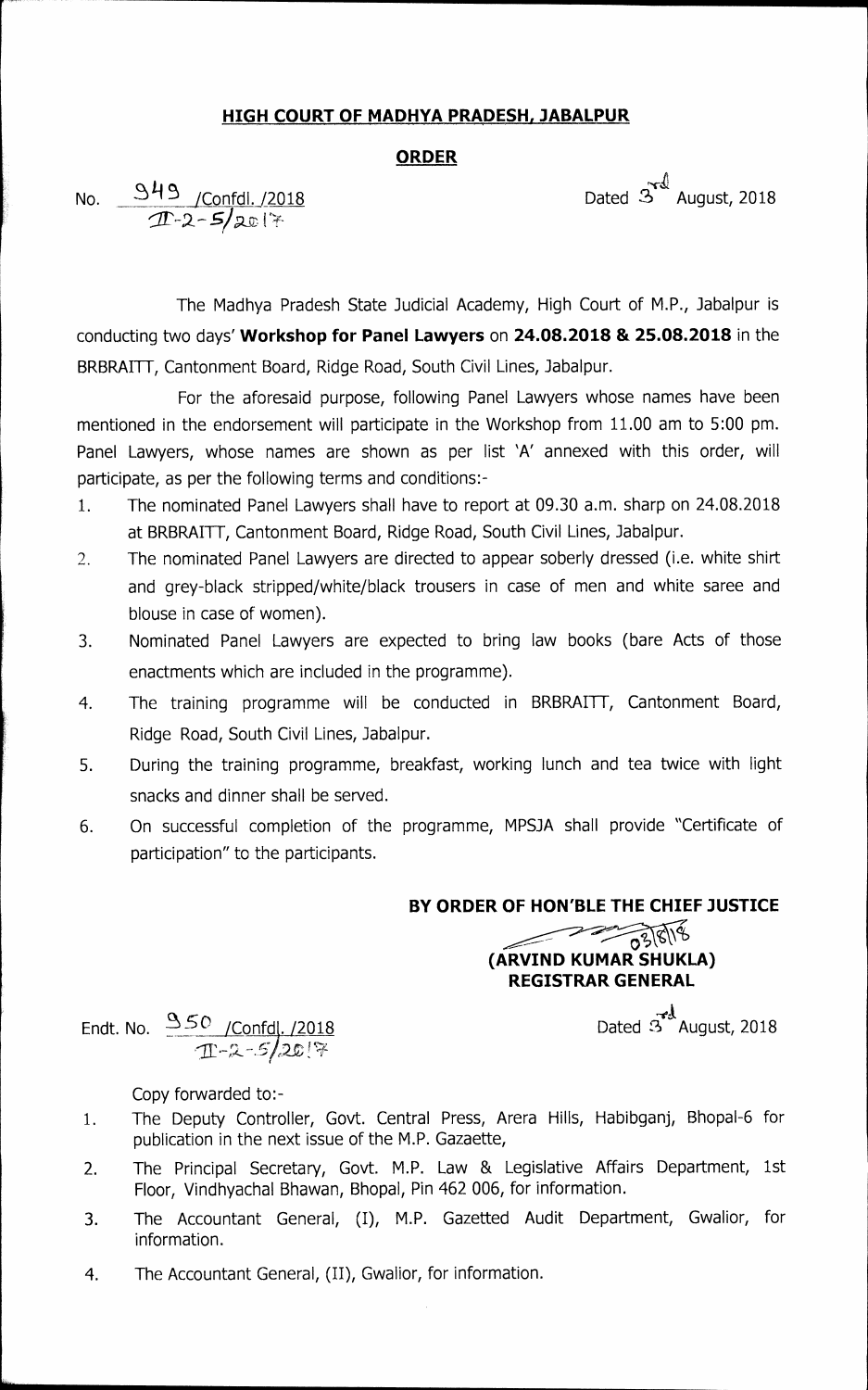- 5. The Secretary, M.P. State Bar Council, High Court of Madhya Pradesh, Jabalpur premises for information and necessary action.
- 6. The District & Sessions Judge, Alirajpur/Ashoknagar/Barwani/Bhind/Burhanpur/ Chhindwara/Datia/Dhar/Guna/Harda/Indore/Jhabua/Khandwa/Mandleshwar/Morena/ Neemuch/Raisen/Ratlam/Sagar/Sehore/Shahdol/Sheopur/Sidhi/Tikamgarh/Umariya for intimating the Panel Lawyers whose lists were sent by these concerned District Judges and to ensure participation of the Panel Lawyers in the Workshop.
- 7. Registrar (I.T.), High Court of Madhya Pradesh, Jabalpur, for sending copy of order by e-mail to following Judicial Officers:-
	- 1. District Judge (Inspection), High Court Premises, Jabalpur/ District Judge (Inspection), J.E.-1, Judges Enclave, Residency Area, Indore-452001./ District Judge (Inspection), 28/B, Race-course Road, Opposite Maila Ground, Gwalior (M.P.), for information.
	- 2. Principal Registrar, High Court of M.P., Bench Indore, for information
	- 3. Principal Registrar, High Court of M.P., Bench at Gwalior, New High Court Building, City Centre, Gwalior, for information.
	- 4. Member Secretary, M.P. State Legal Services Authority, 574, South Civil Lines, Jabalpur, for information.
	- 5. Principal Registrar (Vigilance)/ (Judicial)/ (I.L.R. & Examination), High Court of M.P., Jabalpur, for information.
	- 6. Registrar (Exam & Labour Judiciary)/ (District Establishment)/ (VL.)/ (Judicial-I)/ District Judge (Inspection)/ Officer on Special Duty/ Registrar/Secretary, High Court Legal Service Committee/ (Administration), High Court of Madhya Pradesh, Jabalpur, for information.
	- 7. Director /Addl. Director/ Faculty Member (Sr.)/Faculty Member (Jr.)/Assistant Director/O.S.D.s, Madhya Pradesh State Judicial Academy, First Floor, M.P.S.J.A. Building, Jabalpur for information.
- 8. Registrar (E.)/ Accounts Officer/ Budget Officer/ Joint Registrar (Protocol)/ Deputy Registrar (Judicial), High Court of Madhya Pradesh, Jabalpur, for information.
- 9. Registrar-cum-P.P.S. to Hon'ble the Chief Justice, High Court of Madhya Pradesh, Jabalpur, for placing the same before Hon'ble the Chief Justice for kind information.
- 10. P.S. to Hon'ble Shri Justice \_\_\_\_\_\_\_\_\_\_\_\_\_\_\_\_\_\_\_\_\_\_\_\_\_\_\_\_\_\_\_\_, High Court of M.P., Jabalpur/Bench Indore/Bench Gwalior, for placing the same before His Lordship for kind information.
- 11. Section Officer, Pension/ Budget/ Assistant (Work)/ Complaint/ Pay Fixation (Gazetted)/ Advance/ Leave (Gazetted)/ Civil Checker/ Criminal Checker/ Principal System Analyst, Computer Section, High Court of M.P., Jabalpur, for information.
- 12. Deputy Registrar-cum-P.S. to the Registrar General, High Court of Madhya Pradesh, Jabalpur, for information.

 $\sqrt{0}$ **(ARVIND KUMAR SHUKLA) REGISTRAR GENERAL**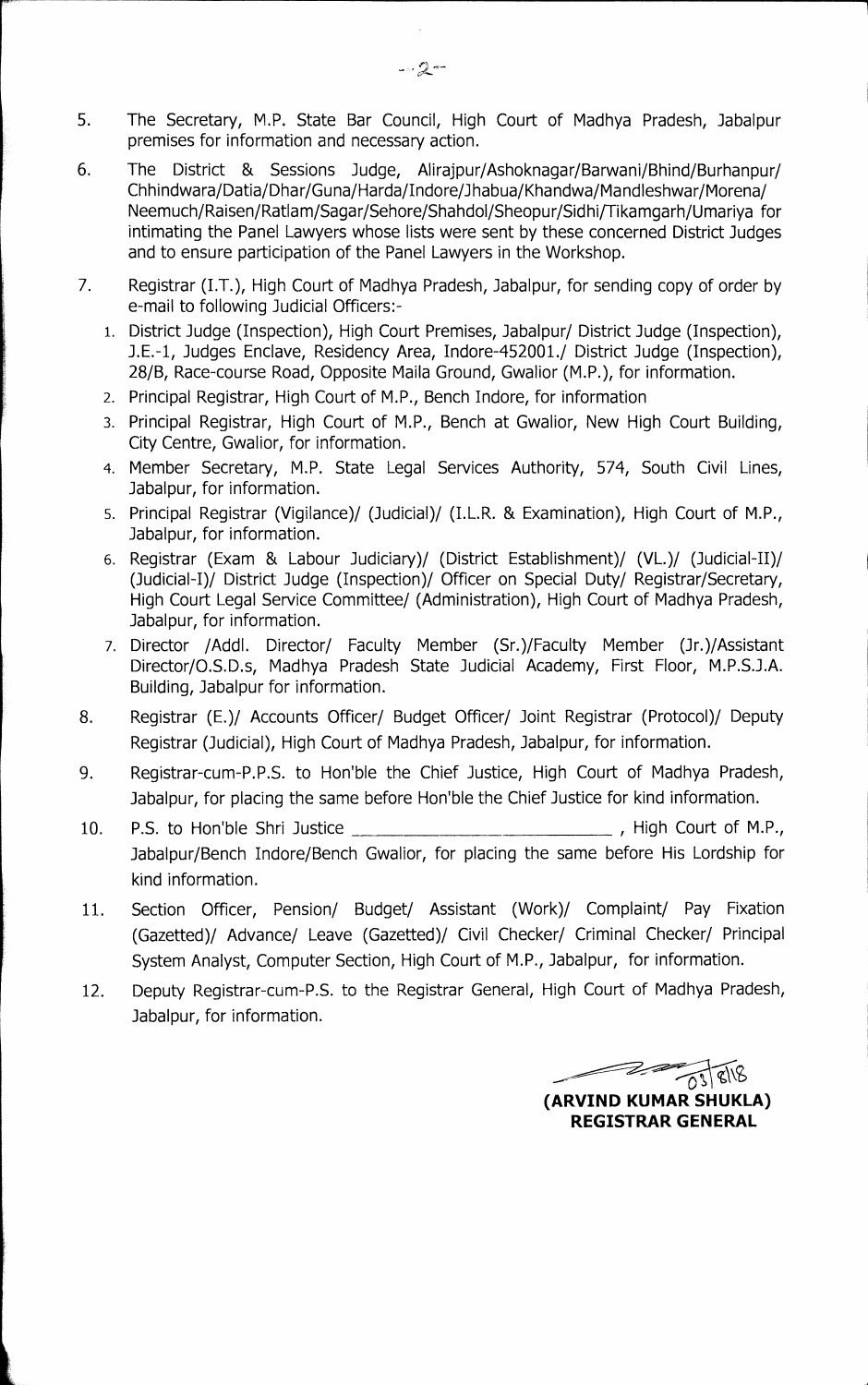## **MADHYA PRADESH STATE JUDICIAL ACADEMY, HIGH COURT OF M.P., JABALPUR**

## **SPECIALIZED TRAINING PROGRAMME FOR PANEL LAWYERS**

| DATE: 24.08.2018 & 25.08.2018 |                                 |                   |                     |                  |  |  |  |
|-------------------------------|---------------------------------|-------------------|---------------------|------------------|--|--|--|
| S. No.                        | <b>NAME</b>                     | <b>DISTRICT</b>   | <b>POST</b>         | <b>MOBILE NO</b> |  |  |  |
| $\mathbf{I}$                  | SHRI MASOOD AKHTAR KURESHI      | ALIRAJPUR         | PANEL LAWYER        | 7089340192       |  |  |  |
| $\overline{2}$                | SHRI CHITVAN GOHLOT             | ALIRAJPUR         | PANEL LAWYER        | 9424095722       |  |  |  |
| 3                             | SHRI VISHNU VIRTHARE            | <b>ASHOKNAGAR</b> | PANEL LAWYER        | 9425767710       |  |  |  |
| 4                             | KU. RASHMI DWIVEDI              | ASHOKNAGAR        | <b>PANEL LAWYER</b> | 9165826211       |  |  |  |
| 5                             | SHRI KUNDAN SINGH SOLANKI       | BARWANI           | PANEL LAWYER        | 9425090294       |  |  |  |
| 6                             | SHRI ANTIMSINGH KUSHWAHA        | BARWANI           | PANEL LAWYER        | 9926012803       |  |  |  |
| 7                             | SHRI RAMVEER SINGH BHADORIYA    | BHIND             | PANEL LAWYER        | 9329726584       |  |  |  |
| 8                             | SHRI SURENDRA KUMAR SHRIVASTAVA | BHIND             | PANEL LAWYER        | 9329873960       |  |  |  |
| 9                             | SHRI ABDUL VAKIL KHAN           | <b>BURHANPUR</b>  | PANEL LAWYER        | 9827566061       |  |  |  |
| 10                            | SHRI MANOJ MEHRA                | <b>BURHANPUR</b>  | PANEL LAWYER        | 9827685331       |  |  |  |
| 11                            | SHRI DINESH BHAKNEY             | <b>CHHINDWARA</b> | PANEL LAWYER        | 9300319702       |  |  |  |
| 12                            | <b>SHRI KAILASH PAL</b>         | CHHINDWARA        | PANEL LAWYER        | 9977269597       |  |  |  |
| 13                            | <b>SHRI DHEERAJ SEN</b>         | <b>DATIA</b>      | PANEL LAWYER        | 9993484941       |  |  |  |
| 14                            | SMT. KALPANA BAIS               | <b>DATIA</b>      | PANEL LAWYER        | 9926247117       |  |  |  |
| 15                            | SHRI SANTOSH JAAT               | DHAR              | <b>PANEL LAWYER</b> | 9827689892       |  |  |  |
| 16                            | SMT. AKETA SHARMA               | DHAR              | PANEL LAWYER        | 9993979949       |  |  |  |
| 17                            | SMT. NISHA PALIWAL              | <b>GUNA</b>       | PANEL LAWYER        | 8989887736       |  |  |  |
| 18                            | SHRI SATVINDAR VANIPAL          | <b>GUNA</b>       | <b>PANEL LAWYER</b> | 8109825499       |  |  |  |
| 19                            | SHRI HIMANSHU BANSAL            | <b>HARDA</b>      | PANEL LAWYER        | 9826496397       |  |  |  |
| 20                            | SHRI L.B.S. CHOUHAN             | <b>HARDA</b>      | PANEL LAWYER        | 9826979827       |  |  |  |
| 21                            | SHRI RAVINDRA DESAI             | <b>INDORE</b>     | PANEL LAWYER        | 9827272440       |  |  |  |
| 22                            | SHRI AJIT KUMAR TIWARI          | <b>INDORE</b>     | <b>PANEL LAWYER</b> | 9826380826       |  |  |  |
| 23                            | <b>SHRI YOGESH JOSHI</b>        | <b>JHABUA</b>     | PANÊL LAWYER        | 9425102294       |  |  |  |
| 24                            | <b>SHRI PAWAN SHARMA</b>        | <b>JHABUA</b>     | <b>PANEL LAWYER</b> | 9424062295       |  |  |  |
| 25                            | SHRI PRASHANT MALVIYA           | <b>KHANDWA</b>    | PANEL LAWYER        | 9424568690       |  |  |  |